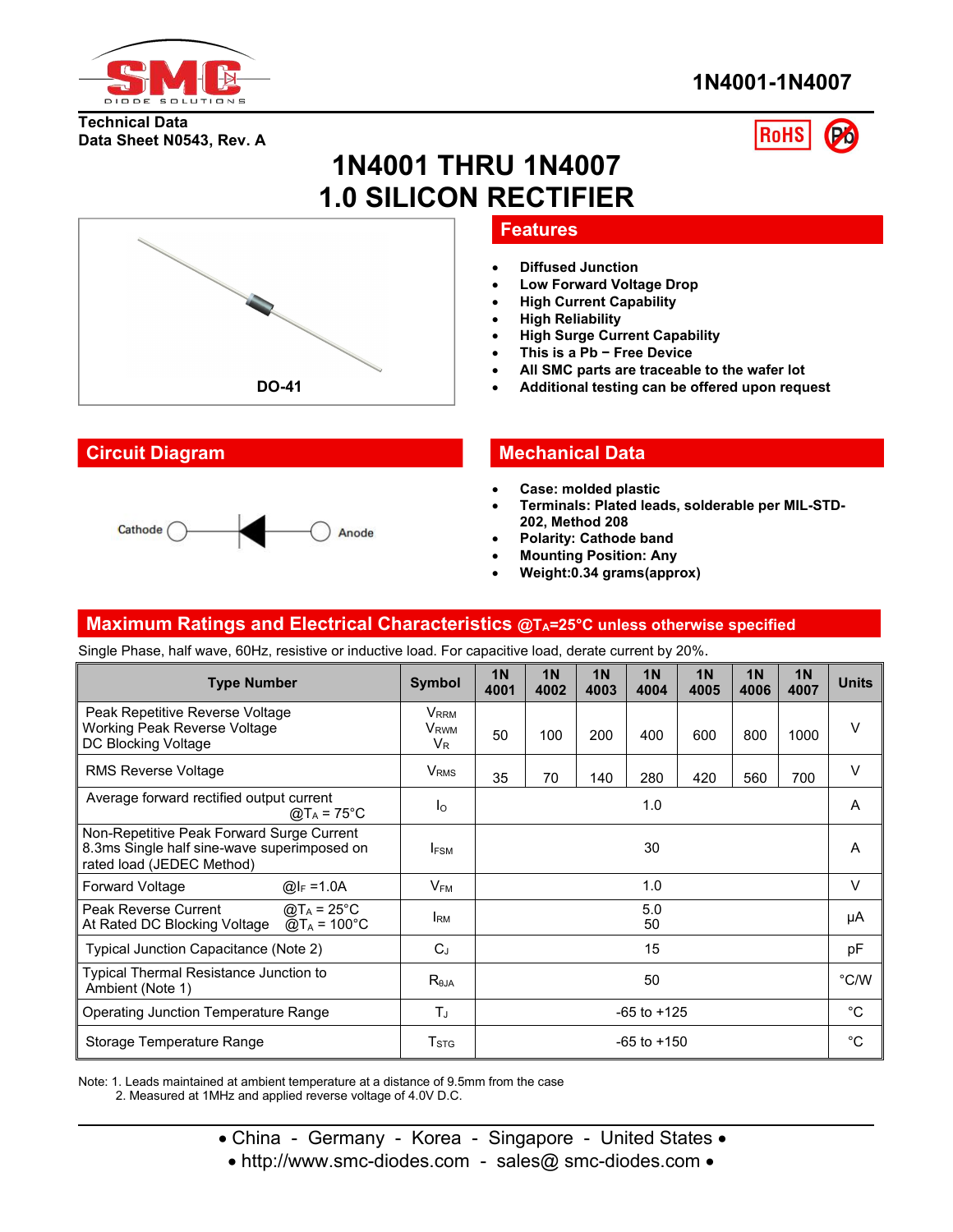

# **1N4001-1N4007**

**Technical Data Data Sheet N0543, Rev. A**

# **RoHS**

## **Ratings and Characteristics Curves**

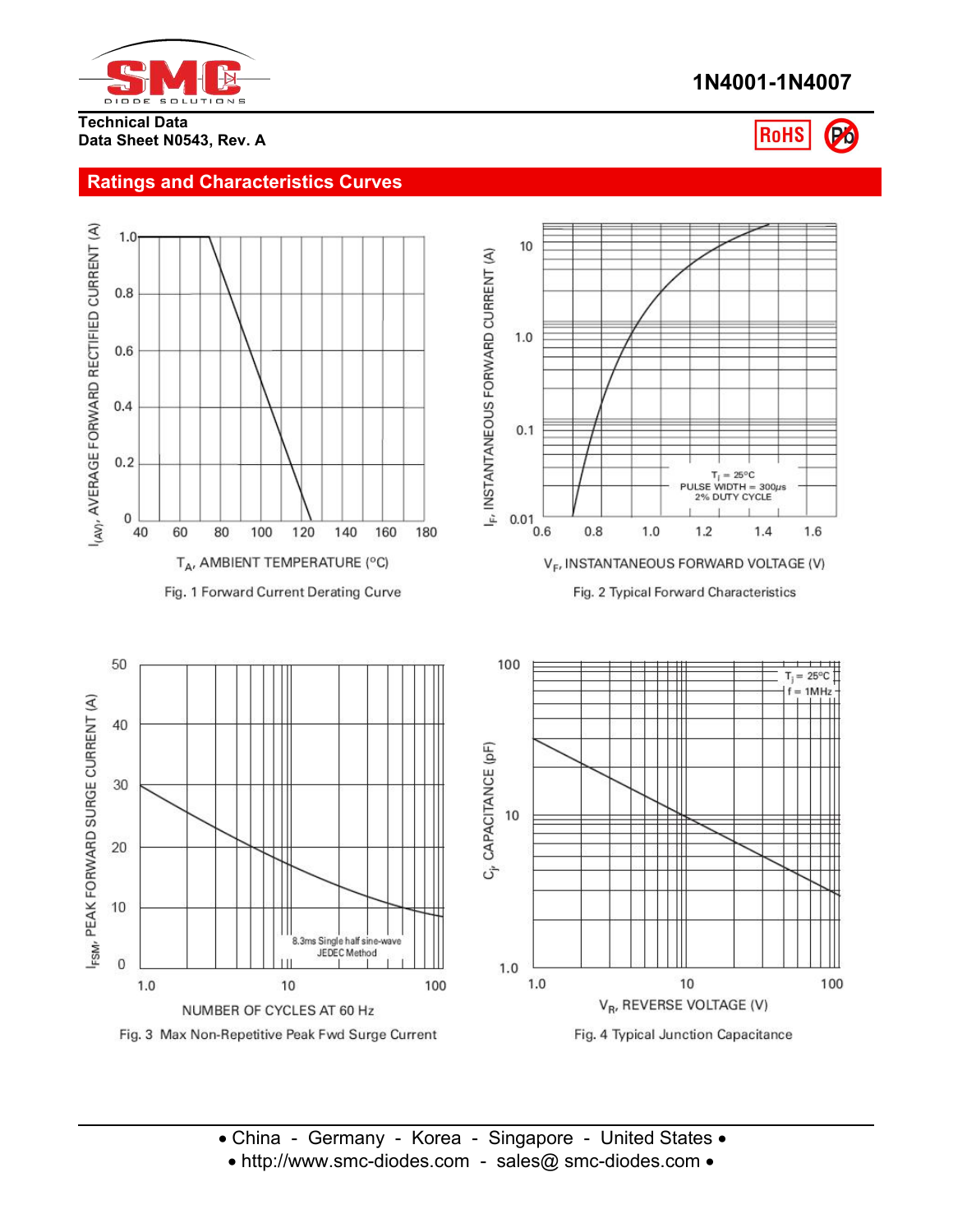

#### **Technical Data Data Sheet N0543, Rev. A**





### **Mechanical Dimensions DO-41**



| <b>SYMBOL</b> |      | <b>Millimeters</b> | <b>Inches</b> |       |  |  |
|---------------|------|--------------------|---------------|-------|--|--|
|               | Min. | Max.               | Min.          | Max.  |  |  |
| A             | 25.4 |                    | 1.000         |       |  |  |
| В             | 4.06 | 5.21               | 0.160         | 0.205 |  |  |
| C             | 0.71 | 0.864              | 0.028         | 0.034 |  |  |
| D             | 2.00 | 2.72               | 0.079         | 0.107 |  |  |

# **Ordering Information Marking Diagram**

| <b>Device</b> | <b>Package</b>       | <b>Shipping</b>   |
|---------------|----------------------|-------------------|
| 1N4001-1N4007 | $DO-41$<br>(Pb-Free) | $5000$ pcs / reel |

For information on tape and reel specifications, including part orientation and tape sizes, please refer to our tape and reel packaging specification.



Where XXXXX is YYWWL

```
1N4001 = Part Name<br>SSG = SSG
```

```
SSG = SSG<br>YY = Year
```

```
YY = Year<br>WW = Weel
```
 $\begin{array}{lll}\n\text{WW} & = \text{Week} \\
\text{L} & = \text{Lot Nu}\n\end{array}$  $=$  Lot Number

Cautions: Molding resin Epoxy resin UL:94V-0

## **Carrier Tape Specification DO-41**



| <b>SYMBOL</b> | <b>Millimeters</b> |      |  |  |  |  |
|---------------|--------------------|------|--|--|--|--|
|               | Min.               | Max. |  |  |  |  |
| A             | 4.50               | 5.50 |  |  |  |  |
| B             | 50.9               | 53.9 |  |  |  |  |
| Z             |                    | 1.20 |  |  |  |  |
|               | 5.60               | 6.40 |  |  |  |  |
| E             |                    | 0.80 |  |  |  |  |
| $IL1-L2I$     |                    | 1.0  |  |  |  |  |